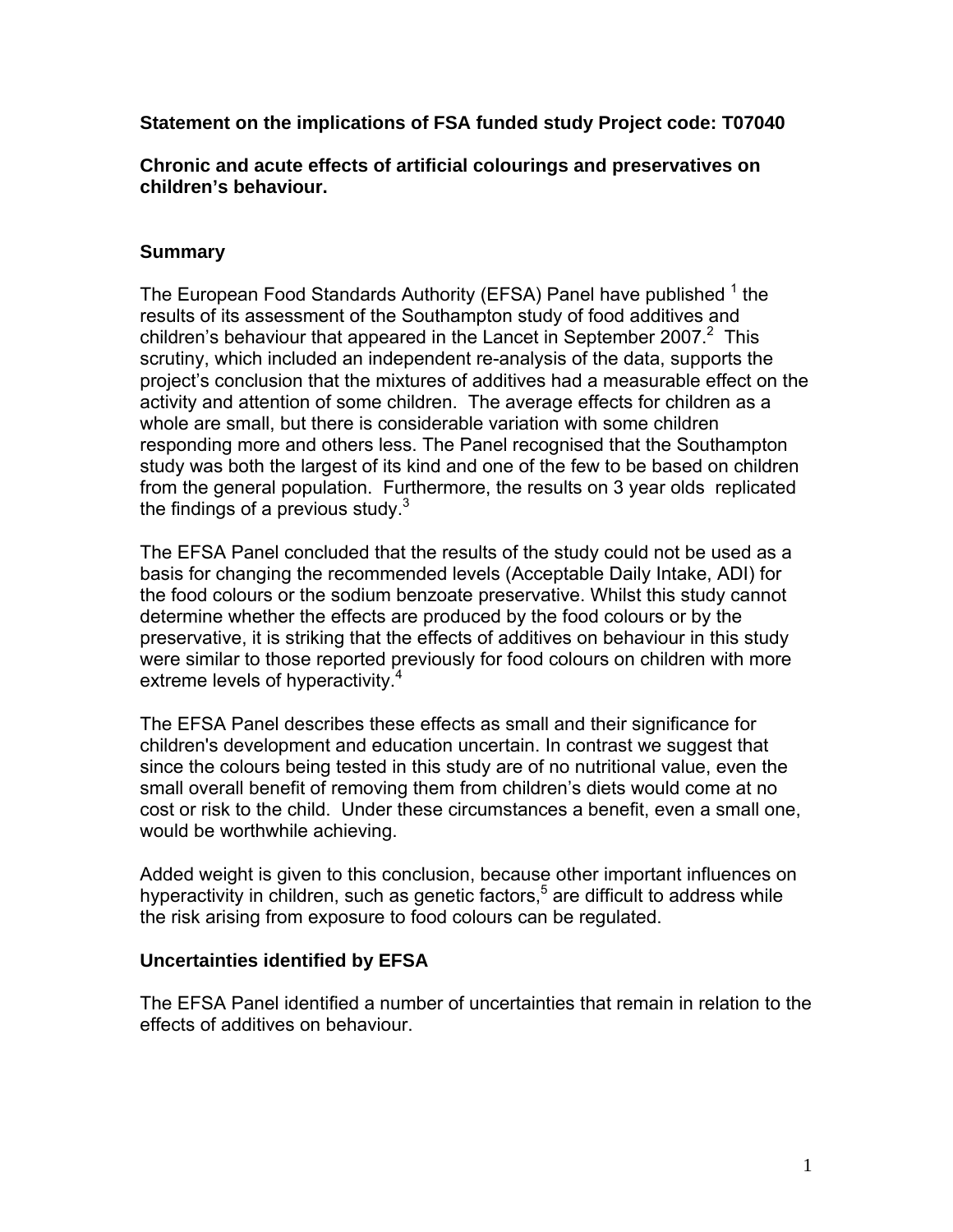• the limited consistency of the results with respect to age and gender of the children, the effects of the two mixtures of additives tested and the type of observer (parent, teacher or independent observer);

• the unknown clinical relevance of the novel metric, i.e. the GHA score;

• the unknown relevance of the small effect size (as was also seen in the meta analysis of earlier studies by Schab and Trinh (2004);

• the fact that the study has not been designed to identify the effects of individual additives;

• a lack of information on dose-response;

• the lack of a biologically plausible mechanism for induction of behavioural effects from consumption of food additives.

Of the 6 "uncertainties" they identify, two were never going to be addressed by the Southampton Study - namely **the effects of individual additives** and **doseresponse effects**. The study was simply not designed to address these questions. The specification for commissioning the study from the Food Standards Agency stipulated the ingredients for the two mixes used. It should be noted that if dose response effects are required for each individual additive the cost of the research studies would at a first approximation be seven times the £0.75m budget for the Southampton Study.

The other four "uncertainties" need to be further consideration.

The supposed **lack of a plausible biological mechanism** ignores earlier work on histamine release. The EFSA Opinion make no reference to the studies on histamine release <sup>6,7</sup> that we cite in our Technical Reports as indicating a plausible biological mechanism for the effects of food colours on behaviour. It is relevant here that the genetic polymorphisms we have identified as moderators of the effects of additives on hyperactivity are concerned with histamine clearance. We would emphasise that the relevance of these tentative genetic findings is that they are consistent with a histamine release mechanism. We were never advocating their adoption as indicators of risk as suggested in the EFSA Opinion (p.32)

The emphasis in the EFSA Opinion on **inconsistency of the mixture effects** by age puts too much weight on p values rather than effect sizes. The following graph presents the results for the two mixes for 3 and for 8/9 year olds for the whole sample. It can be seen that for both mixes at both ages hyperactivity levels are higher when the children are given the additive mix than on placebo. As we reported the effects do not reach statistical significance for both mixes at both ages. What is clear is that the effects sizes are very similar across mixes and age group. The effects for mix A and mix B are significant for 8/9 year olds when the analysis is restricted to those consuming 85% of the drinks.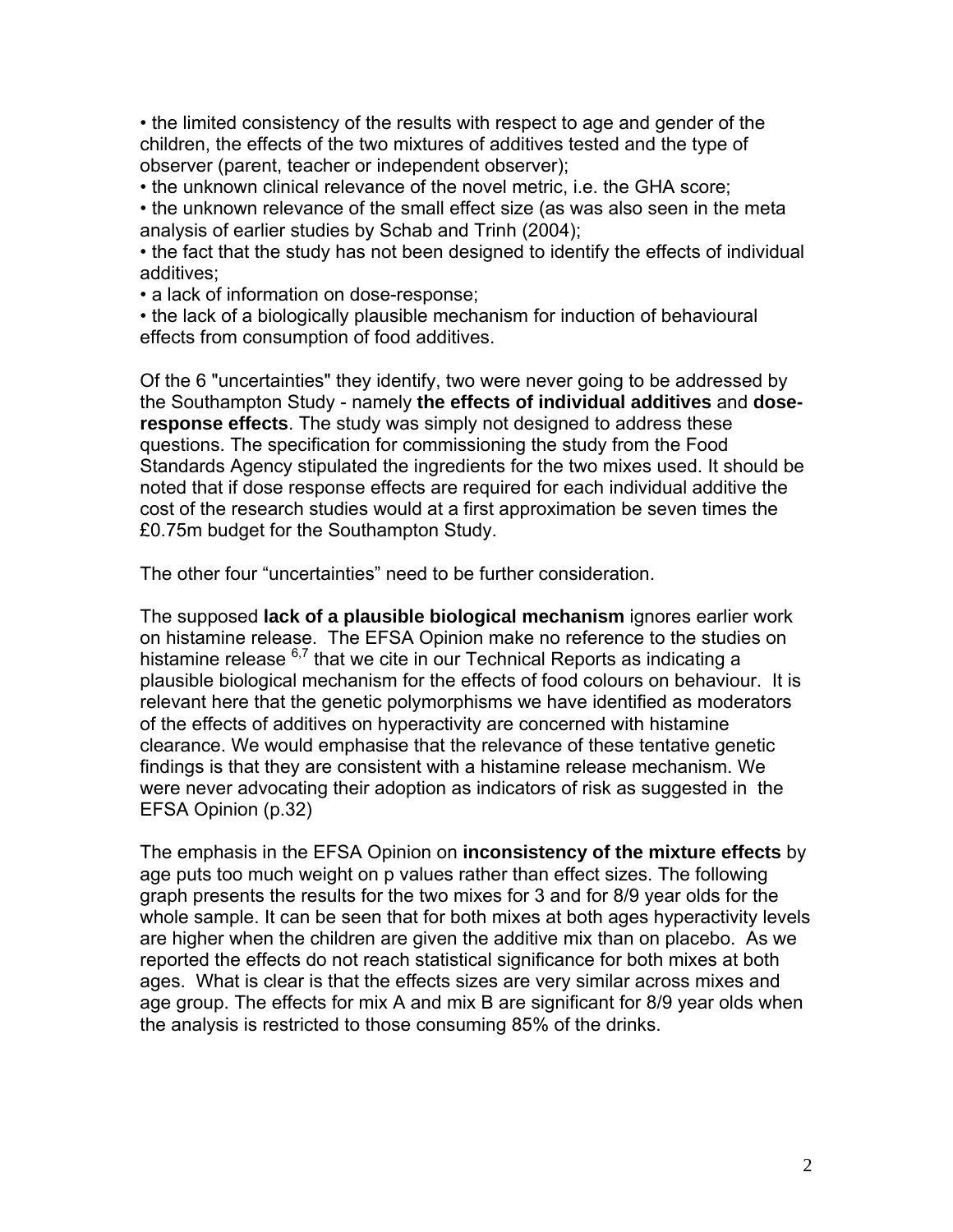



EFSA have introduced consistency across gender as an issue - that was never a hypothesis the study was designed to test.

The question of consistency across type of observer ignores the situational specificity of hyperactivity (see below).

The suggestion that the **GHA is a novel metric** ignores the fact that this is simply an aggregate of previously validated measures. A key part of the study was the specification in the original protocol of the Global Hyperactivity Aggregate (GHA) as the primary outcome. This followed the requirements for the conduct of clinical trails that outcomes are specified a priori and before data analysis is initiated.

The selection of the measures to comprise the GHA was dictated by the need to measure behaviour at home (Parent ratings) and at school (Teacher ratings). This is necessary as it is known that hyperactivity shows a degree of situational specificity with some children showing a high level at school but not at home and other children the reverse pattern.<sup>8</sup> Indeed there are contextual influences that produce variation in hyperactivity associated with different activities within the school<sup>9</sup> and within the home  $10-$ settings. In addition we were concerned to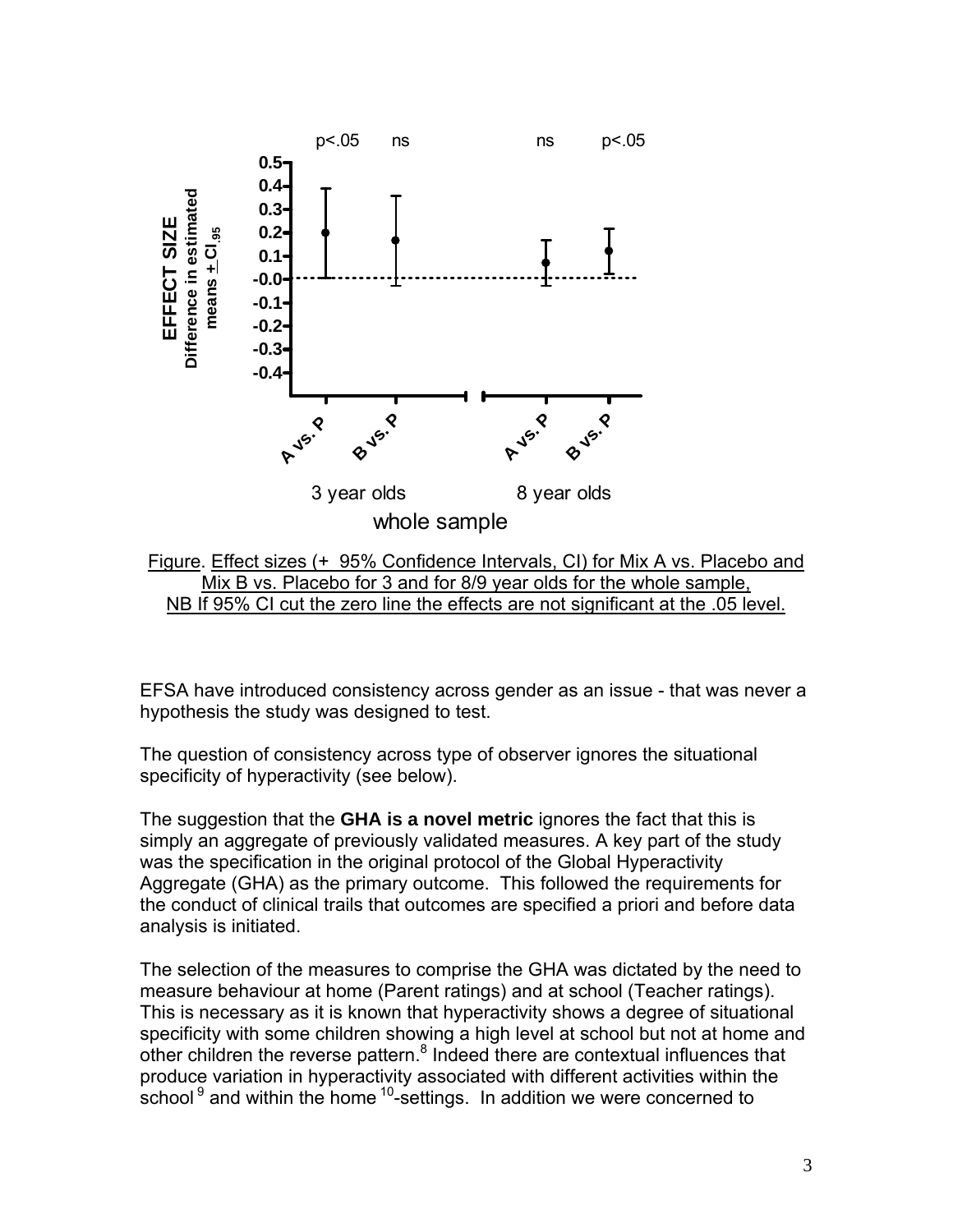provide evidence of changes in hyperactivity based upon a number of independent sources – classroom observations and the CPT. Full details of the reliability and validity of the components of the GHA are given in the Appendix.

The **small effect size** is deemed to be of unknown relevance. This raises the question of how the magnitude of the effect of the mixes on the mean score population (0.18) should be judged. The EFSA Panel consider them statistically significant but small. There is no attempt by the EFSA to calibrate what benefit a reduction of hyperactivity of 0.18 of a standard deviation would have on the general population. One comparator is the effect of artificial food colour (AFC) removal on children with ADHD. The value of the lowest estimate from the Schab and Trinh meta-analysis was 0.21. So the effect on the general population in our study was comparable with the benefit of AFC removal of clinical cases.

It must be remembered that this effects is on the mean for children as a whole. Some children will experience a bigger benefit (and others less or none). At the extremes these changes will, for a minority of children, be sufficient to bring them below the clinical threshold for a diagnosis of ADHD. From our data we cannot estimate the number of children in this category with precision but he following projection is consistent with our data. If the effects of additives hold across the range of levels of hyperactivity, then we hypothesise that removal of these artificial food colours and sodium benzoate preservative with an effect size of 0.18 may lower the population mean. At the extreme we predict that the percentage of children scoring more than 1.5 SD above the mean (6.6%, a typical population prevalence for ADHD) might be lowered to 4.6%. If this were the case, it would result in a 30% reduction in the prevalence of ADHD in children. We accept this is a conjecture but we would argue a plausible one.

We would argue that although in statistical terms the effects sizes are small the benefits from the removal of AFCs from the diet are not small. Added weight is given to this conclusion, because other important influences on hyperactivity in children, such as genetic factors<sup>5</sup>, are difficult to address while the risk arising from exposure to food colours can be regulated.

### **Placing the Southampton study findings in the context of previous research**

A puzzling feature of the EFSA Opinion is that on p. 29 (and repeated on p. 32) equal weight is given to the meta-analyses conducted in 2004 by Schab and Trinh<sup>4</sup> and in 1983 by Kavale and Forness.<sup>12</sup> The weaknesses in the Kavale and Forness meta-analysis were identified by Schab and Trinh as follows.

"In their meta-analysis of the effect of the FD [Feingold Diet] on hyperactivity, Kavale and Forness included trials of hyperactive and nonhyperactive children. They folded together trials of the FD, trials of variant diets eliminating a variety of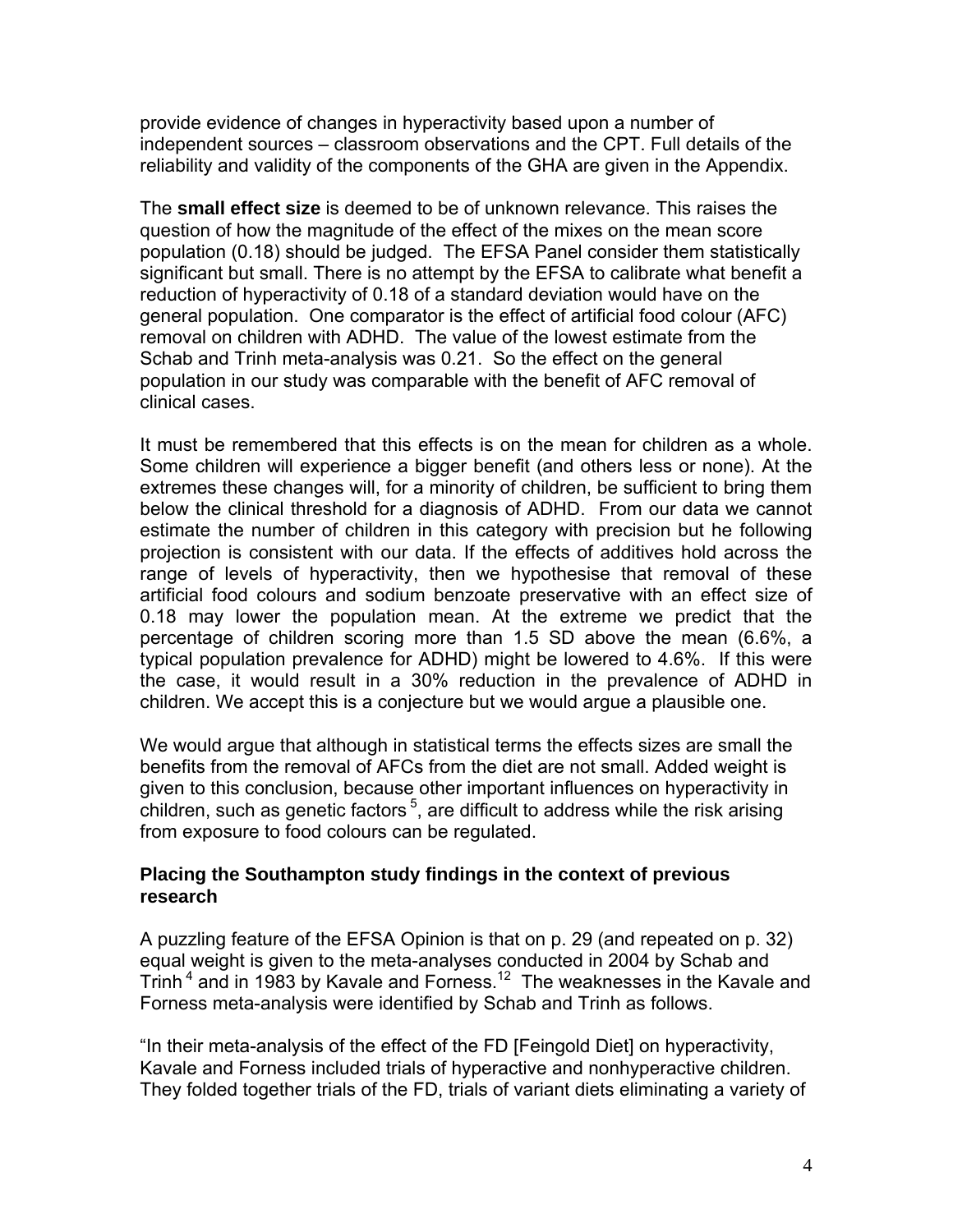foodstuffs, and trials in which subjects were challenged with individual foodstuffs, including AFCs. Their initial analysis included prospective, retrospective, crosssectional, blind, and nonblind controlled trials that enrolled both hyperactive and nonhyperactive children and employed many categories of outcomes. ……..The breadth of those authors' inclusion criteria, their oversight of several relevant trials, the subsequent publication of additional relevant trials, and other limitations of their study call for focused consideration of whether AFCs promote symptoms of hyperactivity" (Schab and Trinh<sup>4</sup> p.423-424).

As these comments suggest, the Kavale and Forness<sup>12</sup> meta-analysis has been superseded in rigour and sophistication by the work 21 years later by Schab and Trinh<sup>4</sup> and yet the EFSA Opinion gives equal weight both to the former (showing that the FD in general was not effective) and latter (showing specifically that AFCs can effect behaviour).

A crucial aspect of the results of the Southampton study is that they extend the findings reviewed by Schab and Trinh to children studies from the general population. The findings are consistent with a causal effect of the mixtures on hyperactivity. The effects were shown in a randomised controlled trial (the clinical research equivalent of the "experiment" – the touchstone demonstration of causality). Moreover since the study was designed as a within subject crossover trial there are no between groups artefacts that might confound the attribution of effects to additive exposure. The only likely threat to internal validity of the study is the possibility that some of the measurements were made not blind to mixtures been used week by week. The rigorous control applied in the study will have prevented anyone responsible for measurements being aware of the mixtures being taken by the child at any one time. Moreover repeated tests were made to show that the drinks containing the different mixtures could not be reliably differentiated. This leads us to conclude the effects we identified demonstrate a causal role of food additives on hyperactivity in the general population. However they are just one contributor to a wide range of influences on hyperactivity.

#### **Hazard, exposure and risk**

Accepting this causal role the next question is to determine the risk it presents to children. The EFSA Panel assessment confirms that there is low hazard for most children of the mixtures tested i.e. the effects of the additives are small. However in appraising what action is appropriate there is a need to consider hazard, exposure and risk. In terms of exposure these food additives are widely present in foods ingested by children – e.g. confectionery, cakes, biscuits and soft drinks. The food industry itself has recognised the need to reduce exposure and manufacturers have voluntarily been reducing the levels of artificial colours in food products. Nevertheless at present children are still ubiquitously exposed to this hazard.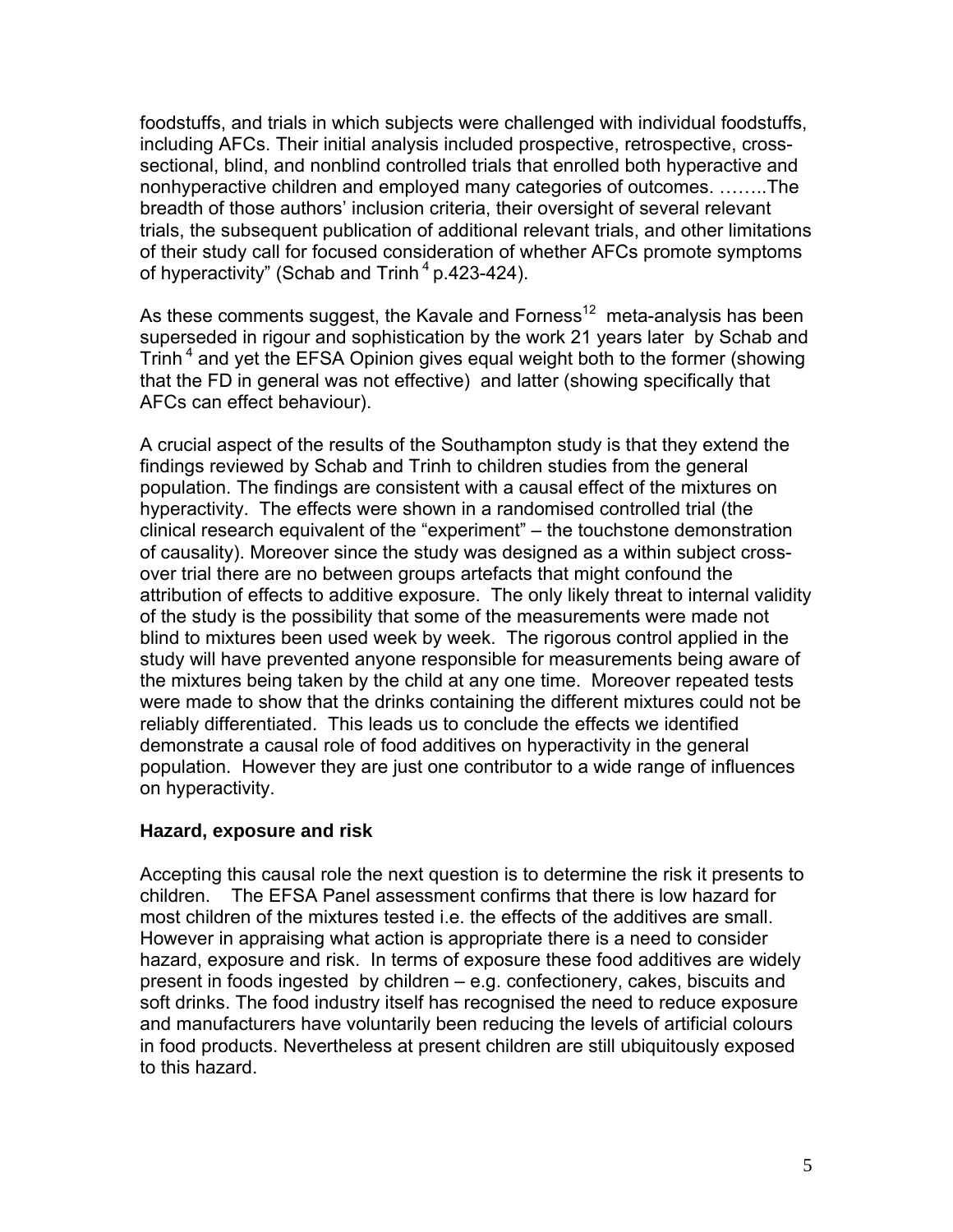The hazard is low but the exposure is high, what does that mean for risk? The key here is whether the effects we have identified are of developmental significance to the child. Our own previous research has demonstrated that signmearies to the ermal content processes.<br>
elevated levels of hyperactivity in young children represent a risk for continuing<br>
<sup>14</sup> behaviour problems into later childhood.<sup>13</sup> This is supported by other studies.<sup>1</sup> Moreover studies have established a relationship across the full range of hyperactivity scores with later outcomes, as the following quote indicates:

"There were strong linear relationships between early hyperactivity and later adverse outcomes. Adjustment for other childhood variables suggested that early hyperactivity was associated with continuing school difficulties, problems with attention and poor reading in adolescence." (McGee et al.  $15$ )

It should also be recognised that children with elevated levels of hyperactivity can be disruptive to a family and are sometimes socially isolated because peers find their behaviour unsettling.<sup>16</sup>

Finally the COT Panel concluded - "The mean differences observed, if causal, could be clinically relevant." COT Statement 6 September 2007.<sup>17</sup> We have addressed the question of causality above and suggest that the putative effects of the removal of the additives in the mixtures we investigated would indeed produce changes with real benefit to the average hyperactivity levels of children in the general population.

## **Need for further research**

Some of the uncertainties identified by the EFSA indicate the need for further research on this important question which is of concern to many parents. Most obviously there is a need to clarify the extent to which the effects identified in the Southampton study are attributable to sodium benzoate. A double blind placebo controlled food challenge study of sodium benzoate alone is called for. There also needs to be a more detailed examination of the role of histamine release as a possible biological mechanism. Further investigations of genetic polymorphisms that moderate the effects may also open up new avenues for our understanding of the complex genetics of hyperactivity.

#### **Recommendations on policy**

When the FSA first released the result of the Southampton study they changed their advice to parents along the following lines:

"If your child shows signs of hyperactivity or Attention Deficit Hyperactivity Disorder (ADHD), you should try to avoid giving your child the following artificial colours because this might help improve their behaviour.

- sunset yellow (E110)
- quinoline yellow (E104)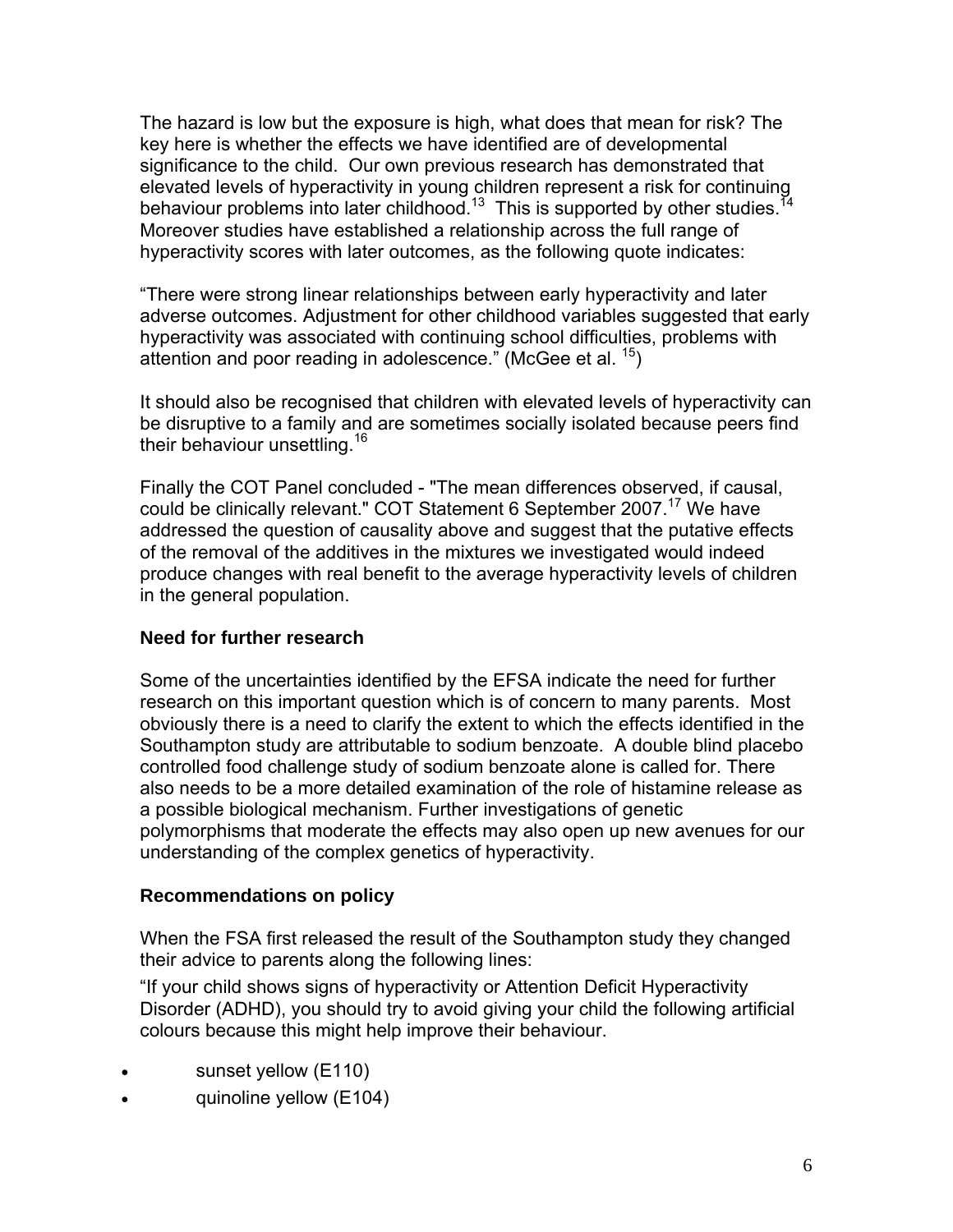- carmoisine (E122)
- allura red (E129)
- tartrazine (E102)
- ponceau 4R (E124)"

There is no commentary in the EFSA Opinion as to whether such guidance is justified by the science. Indeed the only comment the Panel make in relation to regulating exposure is "the Panel concludes that the findings of the study cannot be used as a basis for altering the ADI of the respective food colours or sodium benzoate."<sup>1</sup> (p.33). The Panel entertains the notion that a "sensitive" subpopulation" may exist. If that is the case, no guidance is given to parents of this putative subgroup as to how they should regulate their child's exposure or even on whether avoidance is indicated.

We recognise that the Southampton Study was not designed to identify the effects of specific additives. Despite not being able to differentiate the effects of AFCs from those of sodium benzoate, we suggest that the similarities between the present findings and previous studies of effects of AFCs are striking. The significance of later educational difficulties and antisocial behaviour has recently been emphasised by the Government

([http://www.dcsf.gov.uk/pns/DisplayPN.cgi?pn\\_id=2008\\_0054\)](http://www.dcsf.gov.uk/pns/DisplayPN.cgi?pn_id=2008_0054)

It is a Government policy priority to reduce the level of disruptive behaviour by young people. We suggest that our findings indicate that the removal of food colours might be a small, indirect contribution to such a goal. The role of sodium benzoate needs further investigation.

This view is echoed in the final conclusion of the meta-analysis review on artificial food colours by Schab and Trinh:

"as long as we remain uncertain about the early and long-term effects of these exposures [to AFCs], society should engage in a broader discussion about whether the aesthetic and commercial rationale for the use of AFCs is justified." Schab & Trinh  $4$ .

#### **The analogy with lead**

The position in relation to AFCs is analogous to the state of knowledge about lead and IQ in children that was being evaluated in the early 1980s. Needleman found the difference in IQ between high and low lead groups of children was 4.5 IQ points (106.6 vs 102.1)<sup>18</sup>. Using a standard deviation of 15 this gives an effect size of 0.3. Later Needleman  $19$  (p. 241) reports that this difference falls by 2 points when confounding social differences were taken into account. This produced an effect size of 0.17. This is very close to the effects sizes obtained in our study of food additives.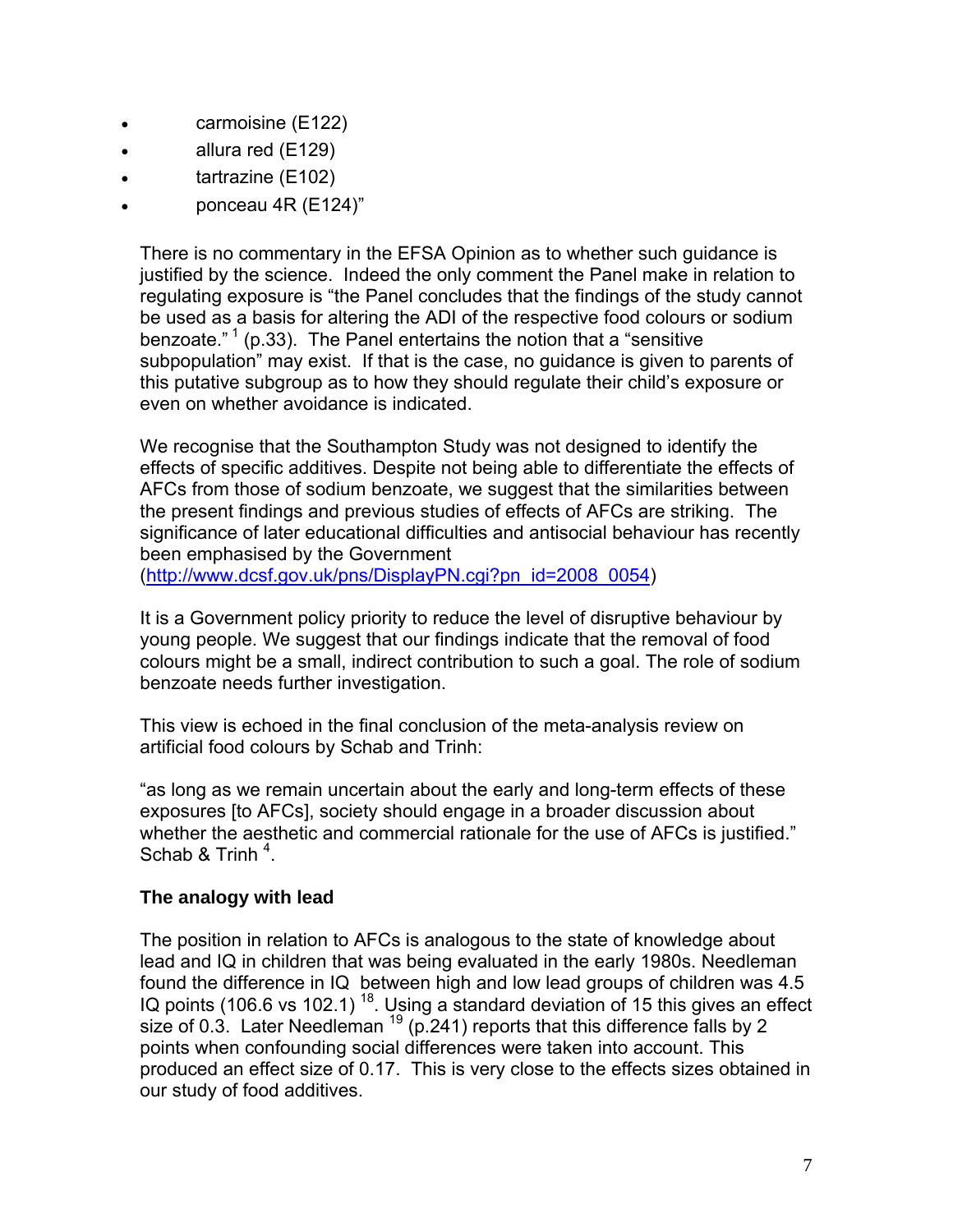In response to these findings Rutter concluded:

"…. A marked reduction in the level of environmental lead is likely to make an important difference to some children. Moreover it is important to recognise that a small change in mean IQ or average behaviour of the population as a whole will have a much greater effect at the extremes of the distribution …. Accordingly actions to cut down the amount of lead pollution of the environment should be worthwhile; there is sufficient justification for action now"  $20(p.364)$ .

We would argue that the findings from our own study and the previous research overviewed by the EFSA would lead to the same conclusion as was reached by Professor Sir Michael Rutter in relation to lead in 1983. Namely that for food colours there is "justification for action now".

> Jim Stevenson, Donna McCann, Edmund Sonuga-Barke, John Warner

> > 20 March 2008

### **References**

1. Scientific Opinion of the Panel on Food Additives, Flavourings, Processing Aids and Food Contact Materials (AFC) on a request from the Commission on the results of the study by McCann *et al.* (2007) on the effect of some colours and sodium benzoate on children's behaviour. *The EFSA Journal* (200x) 660, 1- 53.

2. McCann D. Barrett A, Cooper A, Crumpler D, Dalen L, Grimshaw K, Kitchen E, Lok K, Porteous L, Prince E, Sonuga-Barke E, Warner JO & Stevenson J (2007). Food additives and hyperactive behaviour in 3-year-old and 8/9-year-old children in the community: a randomised, double-blinded, placebo controlled trial. Lancet, 370, 1560-1567.

3 Bateman B, Warner JO, Hutchinson E, Dean T, Rowlandson P, Gant C, Grundy J, Fitzgerald C, Stevenson J (2004). The effects of a double blind, placebo controlled, artificial food colourings and benzoate preservative challenge on hyperactivity in a general population sample of preschool children. Archives of Disease in Childhood, 89, 506-511.

4. Schab, D.W. & Trinh, N.T. (2004). Do artificial food colours promote hyperactivity in children with hyperactive syndromes? A meta-analysis of doubleblind placebo-controlled trials. Journal of Developmental and Behavioral Pediatrics, 25, 423–34.

5. Thapar, A. Langley, K., Owen, M.J., O'Donovan, M.C. "(2007). Advances in genetic findings on attention deficit hyperactivity disorder. Psychological Medicine, 37, 1681-1692.

6. Murdoch RD, Pollock I, Young E, Lessof MH. (1987). Food additive induced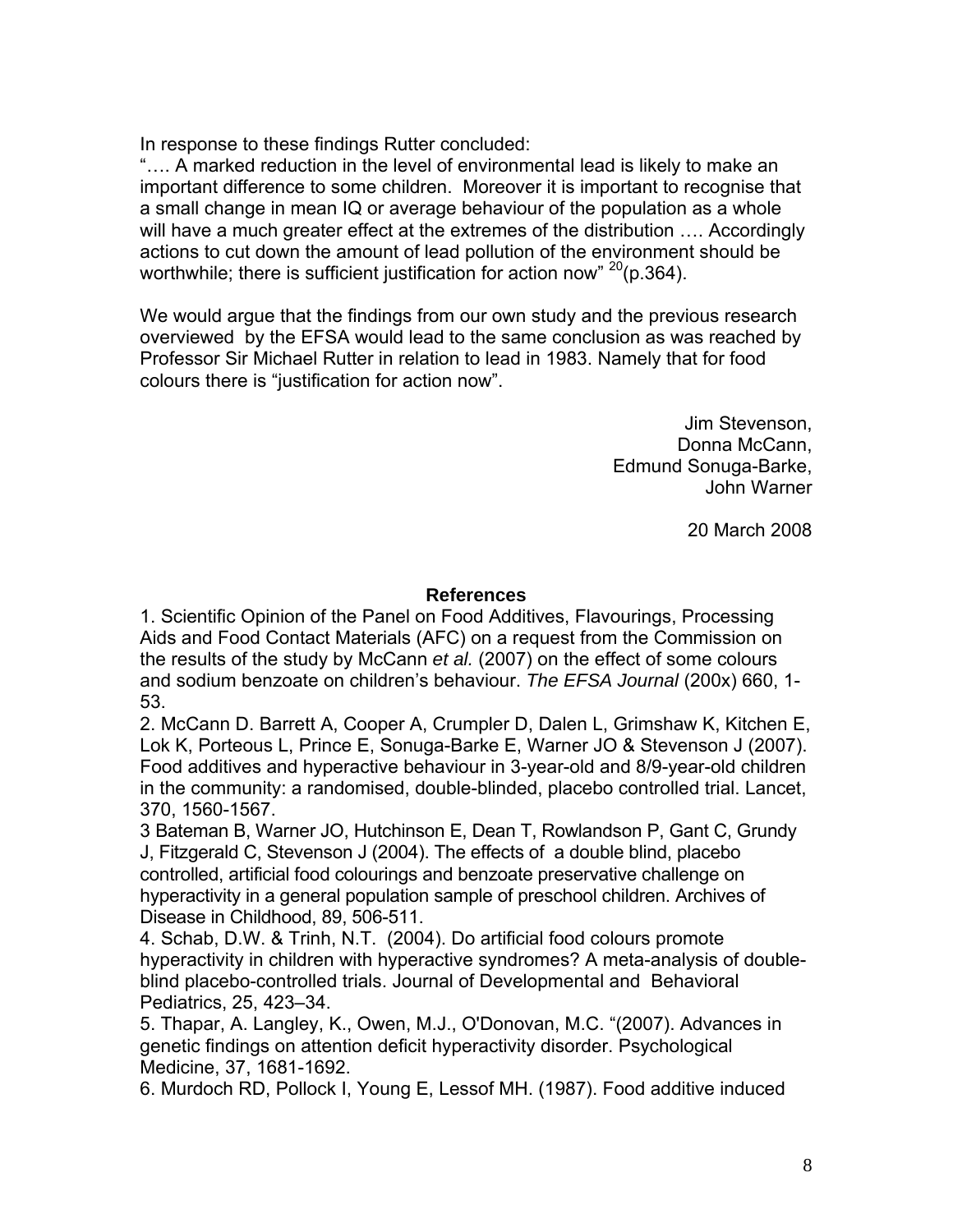urticaria: studies of mediator release during provocation tests. J Roy Coll Phys, 4,:262-6.

7. Murdoch RD, Lessof MH, Pollock I, Young E. (1987).The effects of food additives on leukocyte histamine release in normal and urticarial subjects. J Roy Coll Phys, 4,:251-6.

8. [Mannuzza S](http://apps.newisiknowledge.com/DaisyOneClickSearch.do?product=WOS&search_mode=DaisyOneClickSearch&doc=20&db_id=&SID=N2eiPPGenIaooIEkEhA&name=Mannuzza%20S&ut=000174913500008&pos=1), [Klein RG,](http://apps.newisiknowledge.com/DaisyOneClickSearch.do?product=WOS&search_mode=DaisyOneClickSearch&doc=20&db_id=&SID=N2eiPPGenIaooIEkEhA&name=Klein%20RG&ut=000174913500008&pos=2) [Moulton JL](http://apps.newisiknowledge.com/DaisyOneClickSearch.do?product=WOS&search_mode=DaisyOneClickSearch&doc=20&db_id=&SID=N2eiPPGenIaooIEkEhA&name=Moulton%20JL&ut=000174913500008&pos=3) (2002). Young adult outcome of children with: "situational " hyperatctvity: A prospective, controlled follow-up study. Journal Of Abnormal Child Psychology, 30, 191-198.

9. [Tsujii N](http://apps.newisiknowledge.com/DaisyOneClickSearch.do?product=WOS&search_mode=DaisyOneClickSearch&doc=2&db_id=&SID=N2eiPPGenIaooIEkEhA&name=Tsujii%20N&ut=000244600300007&pos=1), [Okada A,](http://apps.newisiknowledge.com/DaisyOneClickSearch.do?product=WOS&search_mode=DaisyOneClickSearch&doc=2&db_id=&SID=N2eiPPGenIaooIEkEhA&name=Okada%20A&ut=000244600300007&pos=2) [Kaku R,](http://apps.newisiknowledge.com/DaisyOneClickSearch.do?product=WOS&search_mode=DaisyOneClickSearch&doc=2&db_id=&SID=N2eiPPGenIaooIEkEhA&name=Kaku%20R&ut=000244600300007&pos=3) [Kuriki N](http://apps.newisiknowledge.com/DaisyOneClickSearch.do?product=WOS&search_mode=DaisyOneClickSearch&doc=2&db_id=&SID=N2eiPPGenIaooIEkEhA&name=Kuriki%20N&ut=000244600300007&pos=4), [Hanada K](http://apps.newisiknowledge.com/DaisyOneClickSearch.do?product=WOS&search_mode=DaisyOneClickSearch&doc=2&db_id=&SID=N2eiPPGenIaooIEkEhA&name=Hanada%20K&ut=000244600300007&pos=5), [Matsuo J,](http://apps.newisiknowledge.com/DaisyOneClickSearch.do?product=WOS&search_mode=DaisyOneClickSearch&doc=2&db_id=&SID=N2eiPPGenIaooIEkEhA&name=Matsuo%20J&ut=000244600300007&pos=6) [Kusube T,](http://apps.newisiknowledge.com/DaisyOneClickSearch.do?product=WOS&search_mode=DaisyOneClickSearch&doc=2&db_id=&SID=N2eiPPGenIaooIEkEhA&name=Kusube%20T&ut=000244600300007&pos=7) [Hitomi K](http://apps.newisiknowledge.com/DaisyOneClickSearch.do?product=WOS&search_mode=DaisyOneClickSearch&doc=2&db_id=&SID=N2eiPPGenIaooIEkEhA&name=Hitomi%20K&ut=000244600300007&pos=8) (2007). Association between activity level and situational factors in children with attention deficit/ /hyperactivity disorder in elementary school. Psychiatry And Clinical Neurosciences, 61,181-185.

10. [Whalen CK,](http://apps.newisiknowledge.com/DaisyOneClickSearch.do?product=WOS&search_mode=DaisyOneClickSearch&doc=8&db_id=&SID=N2eiPPGenIaooIEkEhA&name=Whalen%20CK&ut=000234808000006&pos=1) [Henker B,](http://apps.newisiknowledge.com/DaisyOneClickSearch.do?product=WOS&search_mode=DaisyOneClickSearch&doc=8&db_id=&SID=N2eiPPGenIaooIEkEhA&name=Henker%20B&ut=000234808000006&pos=2) [Ishikawa SS](http://apps.newisiknowledge.com/DaisyOneClickSearch.do?product=WOS&search_mode=DaisyOneClickSearch&doc=8&db_id=&SID=N2eiPPGenIaooIEkEhA&name=Ishikawa%20SS&ut=000234808000006&pos=3), [Jamner LD](http://apps.newisiknowledge.com/DaisyOneClickSearch.do?product=WOS&search_mode=DaisyOneClickSearch&doc=8&db_id=&SID=N2eiPPGenIaooIEkEhA&name=Jamner%20LD&ut=000234808000006&pos=4), [Floro JN](http://apps.newisiknowledge.com/DaisyOneClickSearch.do?product=WOS&search_mode=DaisyOneClickSearch&doc=8&db_id=&SID=N2eiPPGenIaooIEkEhA&name=Floro%20JN&ut=000234808000006&pos=5), [Johnston JA](http://apps.newisiknowledge.com/DaisyOneClickSearch.do?product=WOS&search_mode=DaisyOneClickSearch&doc=8&db_id=&SID=N2eiPPGenIaooIEkEhA&name=Johnston%20JA&ut=000234808000006&pos=6), [Swindle R](http://apps.newisiknowledge.com/DaisyOneClickSearch.do?product=WOS&search_mode=DaisyOneClickSearch&doc=8&db_id=&SID=N2eiPPGenIaooIEkEhA&name=Swindle%20R&ut=000234808000006&pos=7) (2006). An electronic diary study of contextual triggers and ADHD: Get ready, get set, get mad. Journal Of The American Academy Of Child And Adolescent Psychiatry, 45, 166-174.

11. Scachter, HA, King J., Langford, S., Moher, D. (2001). How efficacious and safe is short-acting methylphenidate for the treatment of attention-deficit disorder in children and adolescents? A meta-analysis. Canadian Medical Association Journal, 165, 1475-1488

12.Kavale, A., Forness, S.R. (1983). Hyperactivity and diet treatment: a metaanalysis of the

Feingold hypothesis. Journal of Learning Disabilities, 16, 324-330.

13. Sonuga-Barke,E.J.S., Thompson,M., Stevenson,J. And Viney,D. (1997). Patterns of behaviour problems among pre-school children. Psychological Medicine, 27, 909-918.

14. [Danckaerts M](http://apps.newisiknowledge.com/DaisyOneClickSearch.do?product=WOS&search_mode=DaisyOneClickSearch&doc=63&db_id=&SID=P2JEe5eK3OBeFl8ec5n&name=Danckaerts%20M&ut=000086562800005&pos=1), [Heptinstall E](http://apps.newisiknowledge.com/DaisyOneClickSearch.do?product=WOS&search_mode=DaisyOneClickSearch&doc=63&db_id=&SID=P2JEe5eK3OBeFl8ec5n&name=Heptinstall%20E&ut=000086562800005&pos=2), [Chadwick O](http://apps.newisiknowledge.com/DaisyOneClickSearch.do?product=WOS&search_mode=DaisyOneClickSearch&doc=63&db_id=&SID=P2JEe5eK3OBeFl8ec5n&name=Chadwick%20O&ut=000086562800005&pos=3), [Taylor E](http://apps.newisiknowledge.com/DaisyOneClickSearch.do?product=WOS&search_mode=DaisyOneClickSearch&doc=63&db_id=&SID=P2JEe5eK3OBeFl8ec5n&name=Taylor%20E&ut=000086562800005&pos=4) (2000). A natural history of hyperactivity and conduct problems: self-reported outcome. European Child & Adolescent Psychiatry,9,26-38.

15. McGee R, Prior M, Williams S, Smart D, Sanson A. (2002). The long-term significance of

Teacher rated hyperactivity and reading ability in childhood: findings from two longitudinal

studies. Journal of Child Psychology and Psychiatry,43, 1004–17.

16. Blachman, D.R., & Hinshaw, S.P. (2002)**.** Patterns of friendship among girls with and without attention-deficit/hyperactivity disorder. Journal Of Abnormal Child Psychology, 30, 625-640.

17. COT Committee on toxicity, 2007. Statement on research project (T07040) investigating the

effect of mixtures of certain food colours and a preservative on behaviour in children.

http://www.food.gov.uk/multimedia/pdfs/committee/colpreschil.pdf

18. Needleman, H. L., Gunnoe, C., Leviton, A., Reed, R., Peresie, H., Maher, C. & Barrett, P. (1979). Deficits in psycholgic and classroom performance of children with elevated dentine lead levels. New England Journal of Medicine, 300, 689-695.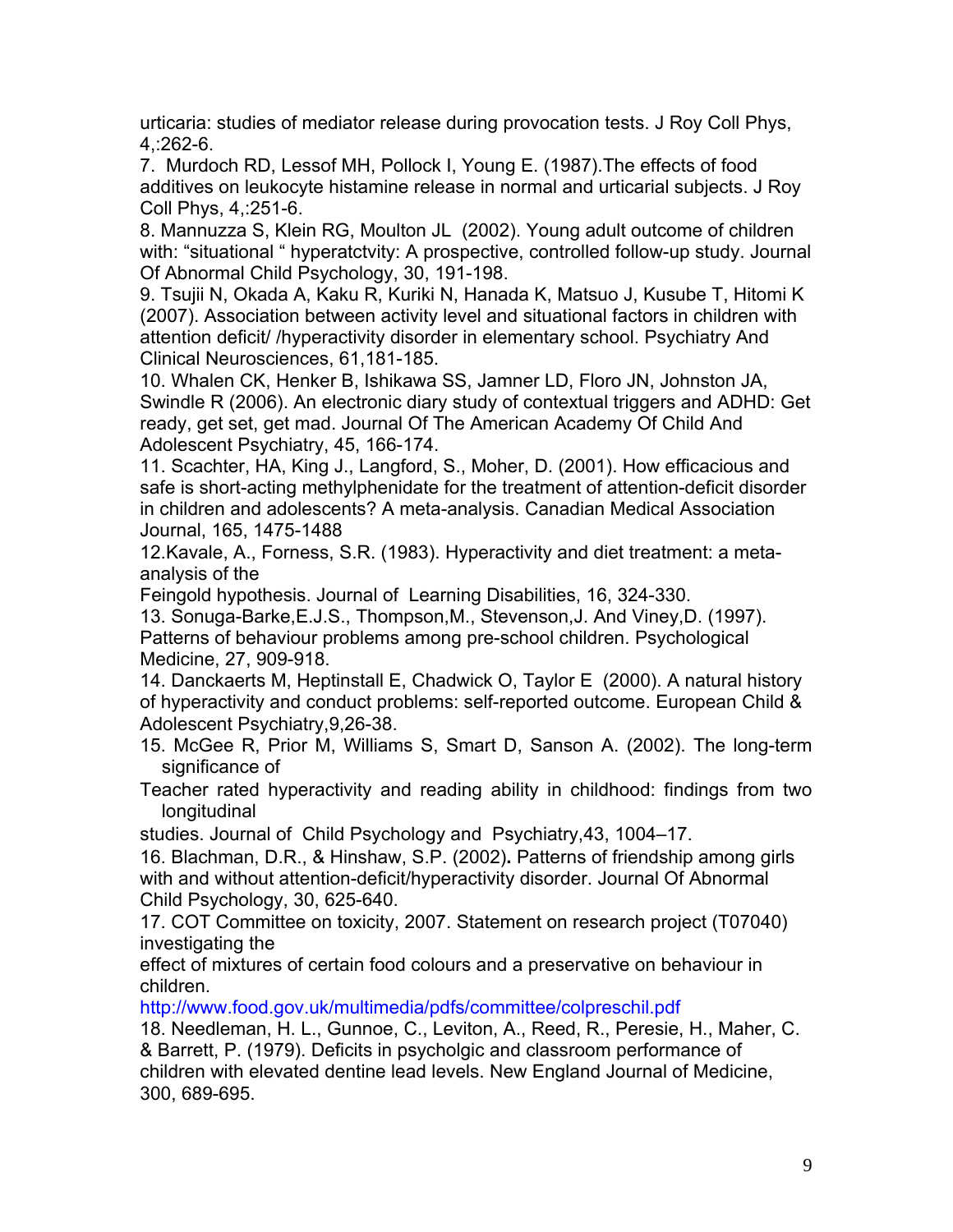19. Needleman, H. (1983). The neuropsychological consequences of low level exposure to lead in childhood. In M. Rutter and R. Russell Jones (eds.) Lead versus Health: Sources and effects of low lead exposure. Chichester: John Wiley.

20.Rutter, M. (1983) Low level lead exposure: sources, effects and implications. In M. Rutter and R. Russell Jones (eds.) Lead versus Health: Sources and effects of low lead exposure. Chichester: John Wiley.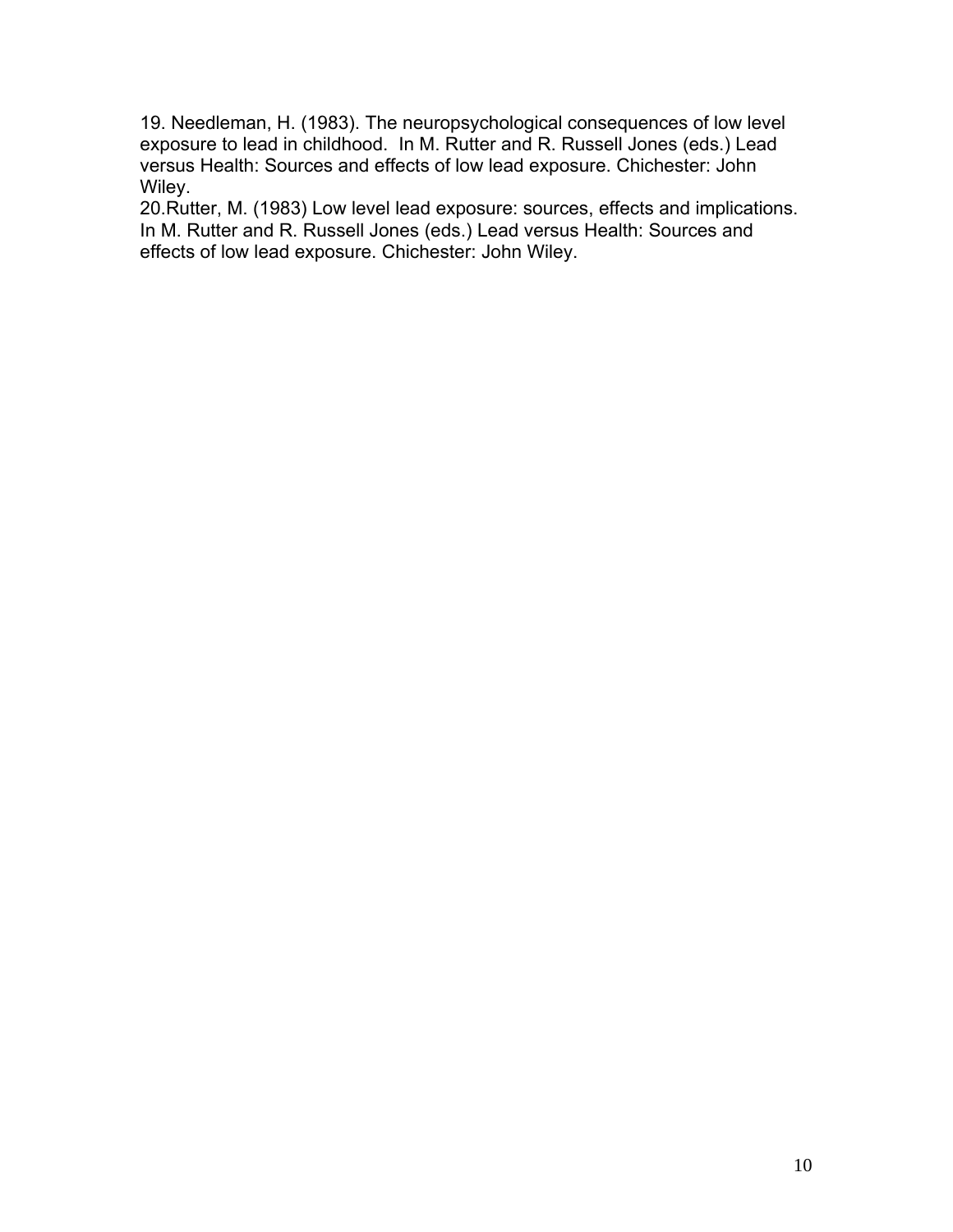#### **Appendix The reliability and validity of the Global Hyperactivity Index (GHA)**

The key feature of the GHA is that it is an aggregate of measures which themselves have well established psychometric properties.

### **For the 3 year olds**

The Parent Rating was the Weiss-Werry-Peters (WWP) hyperactivity scale.<sup>1</sup> The WWP has been used in studies to assess hyperactivity in preschool children.<sup>2</sup> Inter-parent reliability has been found to be good ( $r=0.82$ ).<sup>3</sup> In terms of validity it has been shown to predict behaviour problems in middle childhood  $4$  and to be sensitive to behavioural changes in drug trials.<sup>5</sup>

The Teacher Rating was the ADHD Rating Scale – IV (Teacher version: Preschool).<sup>6,7</sup> Test-retest reliability coefficients for this measure are over .90 and concurrent validity with the Conners Teacher Rating Scale Revised range from .55 to .87.

## **For 8 year olds**

The Parent Ratings was the ADHD Rating Scale – IV (Home version).<sup>7,8</sup> The parent scale has been shown to have acceptable psychometric properties including inter-rater reliability, test-retest reliability and internal consistency.<sup>7</sup> Scores on this measure also have adequate positive and negative predictive power in the diagnosis of ADHD. 9

The Teacher Rating was the ADHD Rating Scale – IV (Teacher version) $<sup>6</sup>$  As</sup> with the Parent/Home version, the ADHD Rating Scale-IV manual presents information on normative data and the acceptable psychometric properties of this scale.<sup>7</sup>

Response inhibition and attention was measured using the Conners' Continuous Performance Test II (CPTII).<sup>10</sup> The CPTII is a visual paradigm of 14 minutes duration and is used to evaluate attention and the response inhibition component of executive control. It has psychometric properties which have been well documented.<sup>11</sup> It has been used extensively with children with ADHD and a meta-analysis has shown it to be able to reliably differentiate children with ADHD from controls.<sup>12</sup>

## **For both 3 and 8/9 year olds**

Observations were recorded using the Classroom Observation Code (COC).<sup>13</sup> The COC is one of the most thoroughly evaluated school observation coding systems. The COC has adequate interobserver reliability, discriminates between hyperactive and non-hyperactive children and has no detectable observer effect on child behaviour.<sup>14, 15</sup>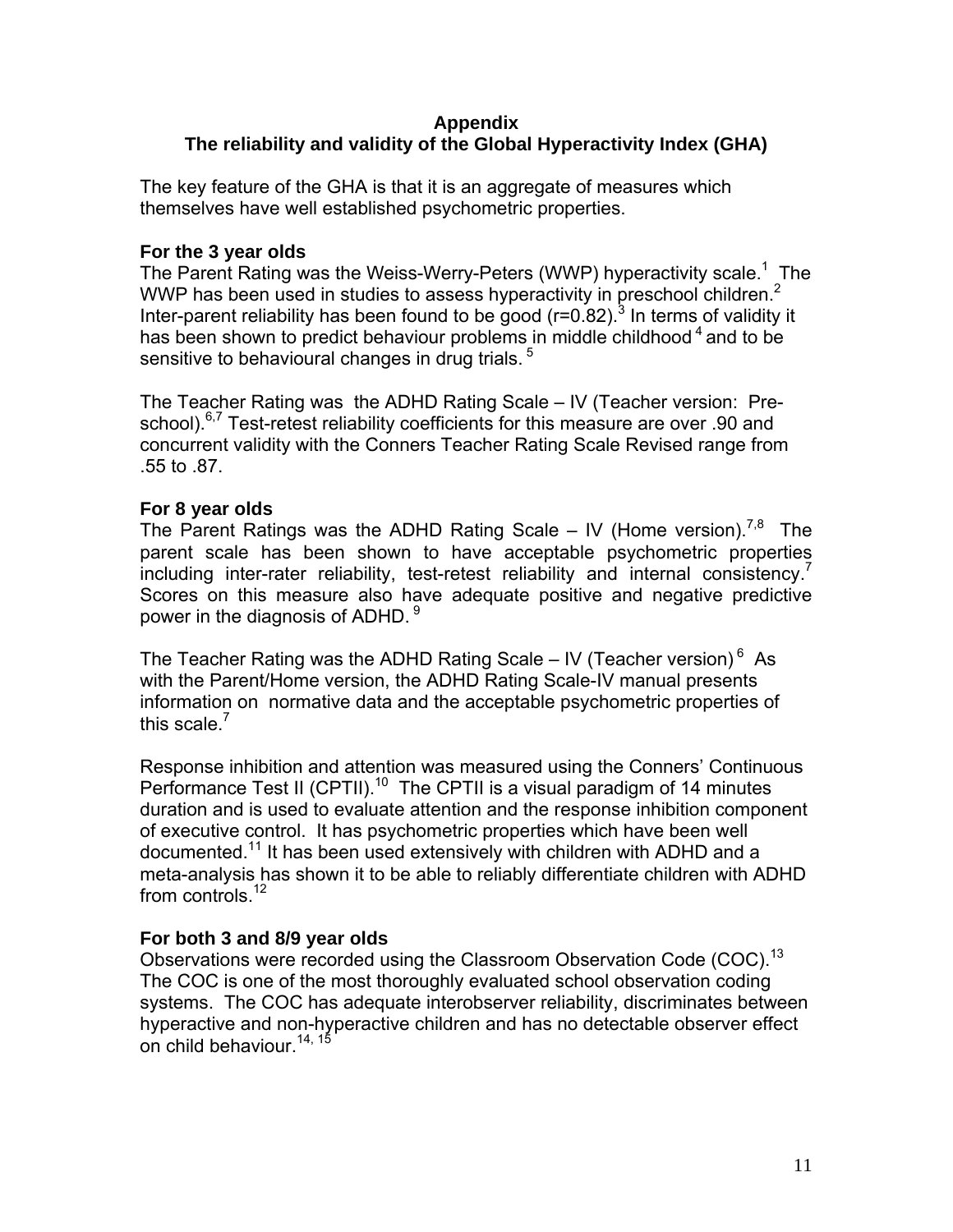### **Psychometric properties of GHA**

Given the situational specificity of hyperactivity it would be expected that the internal consistency of the GHA would be not be high and at baseline it is indeed modest for 3 year olds ( $\alpha$  = .51) and somewhat higher for 8/9 year olds ( $\alpha$  = .68). Evidence for the situational specificity of hyperactivity is shown by the highest correlation of the observational measure being with teacher ratings at each age.

The test-retest reliability of the GHA is best shown between baseline GHA and week 1 GHA, neither of which will be influenced by active challenges. This is good for 8/9 year olds ( $r_{tt}$ =0.89) but is somewhat lower ( $r_{tt}$  = 0.52) for 3 year olds.. The greater measurement error and the greater variability in the response to additives among the 3 year old children militated against detecting a significant effect of additives. For example see Table 3 and Table 4 in the Lancet paper.<sup>16</sup> For the entire sample the effect coefficient in models 2 for Mix B vs. placebo is .17 for 3 year olds and .12 for 8/9 year olds. However it is the latter which is significant as the 95% confidence intervals are smaller for 8/9 year olds (.03 to .22) compared to those for 3 year olds (-.03 to .36). Notwithstanding these wider confidence intervals (reflecting possibly a greater between child variability in the mix vs. placebo response and greater measurement unreliabilty) the study was able to replicate our previous finding of an adverse effect of mix A in 3 year old children.<sup>1</sup>

The GHA constructed in this way provides a multi-method, multi-source and multi-setting indicator of hyperactivity based upon measures with established psychometric characteristics. It was designed to detect increases in hyperactivity wherever they may occur - be it at home or at school.

## **References for Appendix**

1. Routh D. Hyperactivity. In: Magrab P, editor. Psychological management of pediatric problems. Baltimore: University Park Press; 1978.p.3-8. 2. Hayward C, Killen J, Kraemer H, et al. (1998) Linking self-reported childhood behavioural inhibition to adolescent social phobia.. Journal of the American Academy of Child & Adolescent Psychiatry, 37**,**1308–16.

3. Mash EJ, Johnston C. (1983). Parental perceptions of child behaviour problems, parenting self-esteem and mother's reported stress in younger and older hyperactive and normal children. Journal of Consulting & Clinical Psychology, 51**,** 86–99.

4. [Sonuga-Barke EJS](http://apps.newisiknowledge.com/DaisyOneClickSearch.do?product=WOS&search_mode=DaisyOneClickSearch&doc=26&db_id=&SID=P2JEe5eK3OBeFl8ec5n&name=SonugaBarke%20EJS&ut=A1997XM25300015&pos=1), [Thompson M,](http://apps.newisiknowledge.com/DaisyOneClickSearch.do?product=WOS&search_mode=DaisyOneClickSearch&doc=26&db_id=&SID=P2JEe5eK3OBeFl8ec5n&name=Thompson%20M&ut=A1997XM25300015&pos=2) [Stevenson J,](http://apps.newisiknowledge.com/DaisyOneClickSearch.do?product=WOS&search_mode=DaisyOneClickSearch&doc=26&db_id=&SID=P2JEe5eK3OBeFl8ec5n&name=Stevenson%20J&ut=A1997XM25300015&pos=3) [Viney D](http://apps.newisiknowledge.com/DaisyOneClickSearch.do?product=WOS&search_mode=DaisyOneClickSearch&doc=26&db_id=&SID=P2JEe5eK3OBeFl8ec5n&name=Viney%20D&ut=A1997XM25300015&pos=4) (1997). Patterns of behaviour problems among pre-school children. Psychological Medicine, 27, 909-918.

5. Lewis, J.A. & Young, R. (1975). Deanol and methylphenidate in minimal brain dysfunction. Clinical Pharmacology and Therapeutics, 17, 534-540

6..DuPaul GJ, Power TJ, Anastopoulos AD, Reid R, McGoey K, Ikeda M. (1997). Teacher ratings of ADHD symptoms: Factor structure and normative data. Psychological Assessment, 9, 436-444.